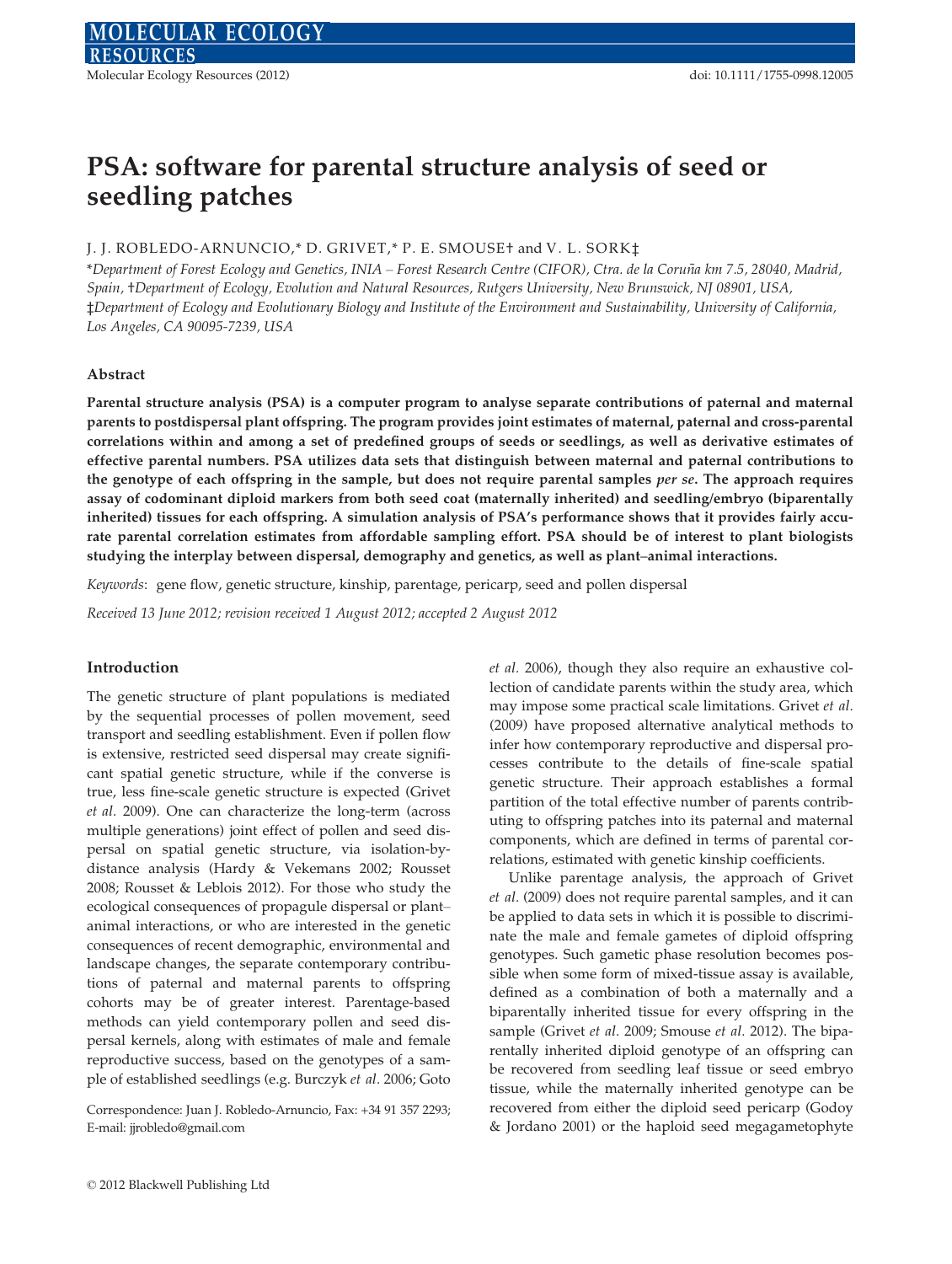(in conifers; Ziegenhagen et al. 2003; Iwaizumi et al. 2007). The approach can thus be applied to either dispersed seeds (collected from the ground or from seed traps) or naturally established seedlings. In the case of seedlings, it is required that the maternal seed tissue remains attached to the seedling long enough after germination (Grivet et al. 2005). Note that, although not considered here, parental and maternal correlations could alternatively be estimated from biparentally inherited tissue alone if polymorphic markers with contrasting modes of inheritance (e.g. paternal/maternal or paternal/biparental) were available, though in that case the estimation of cross-parental correlations (defined in Table 1) would be difficult.

Mixed-tissue assays should be possible for a broad range of species. For taxa with reserve cotyledons (i.e. nonphotosynthetic cotyledons that remain inside the seed, and are called cryptocolar cotyledons) the seeds will stay attached to the seedlings longer, at or slightly below the soil surface (Baskin & Baskin 2000). Storage organs exist generally in large seeds, many of which are buried underground by animals or dispersed by gravity at ground level. A strong association has been found between large seed size and cryptocotyle (Fenner 1992). Storage cotyledons located inside the seed coat at ground level exist in oaks (e.g. Thomas 2000) and in many

species producing nuts (e.g. walnut, horse chestnut, cherry, hazel; see examples in Vander Wall 2001), as well as in numerous tropical taxa (e.g. Anacardiaceae, Arecaceae, Fabaceae, Lauraceae, Meliaceae, Myrtaceae, Sapindaceae; see examples in Ibarra-Manríquez et al. 2001). So far, seed dispersal studies using this approach have been conducted in seeds as small as those of Prunus mahaleb (Godoy & Jordano 2001) and as large as Oenocarpus bataua, a palm nut dispersed by umbrellabirds in Ecuador (Karubian et al. 2010).

While there are several software implementations to conduct parentage analysis (e.g. Marshall et al. 1998; Gerber et al. 2003; Chybicki & Burczyk 2010) or isolation-bydistance inference (Hardy & Vekemans 2002; Rousset 2008; Rousset & Leblois 2012), there is currently no computer program available to conduct the parental structure analysis (PSA) introduced in Grivet et al. (2009). Programs exist to estimate kinship coefficients among individual pairs (e.g. Hardy & Vekemans 2002; Kalinowski et al. 2006; Wang 2011) or conduct sibship reconstruction within groups of individuals (Jones & Wang 2010; see also a review in Blouin 2003), but none of them take advantage of mixed-tissue assay in resolving the gametic phase of diploid individuals, nor do they provide joint estimates of maternal, paternal and cross-parental correlations, as well as derivative estimates of effective parental numbers,

| Statistic                                                            | Definition                                                                                                                                                                  | $F_{ij}$ average                                                         | Reference sample                                           |
|----------------------------------------------------------------------|-----------------------------------------------------------------------------------------------------------------------------------------------------------------------------|--------------------------------------------------------------------------|------------------------------------------------------------|
| $Q^{\rm p}_{\rm w}$ , within-patch<br>paternal correlation           | P[two randomly drawn offspring from<br>a patch have been sired by the same father]                                                                                          | Within-patch pairs of<br>paternal genotypes                              | Inferred paternal<br>genotypes                             |
| $Q_w^m$ , within-patch<br>maternal correlation                       | P[two randomly drawn offspring from a patch<br>have been dispersed from the same mother]                                                                                    | Within-patch pairs of<br>maternal genotypes                              | Maternal genotypes                                         |
| $Q_{\rm w}^{\rm mp}$ , within-patch<br>cross-parental correlation    | P[two randomly drawn offspring from a patch<br>show a cross-parental match,<br>that is, the mother of the first is the father<br>of the second, or vice versa]              | Within-patch pairs of<br>maternal-paternal<br>gametic phases             | Biparentally<br>inherited leaf<br>(or embryo)<br>genotypes |
| $Q_{\rm b}^{\rm p}$ , among-patch<br>paternal correlation            | P[two randomly drawn offspring from two<br>different patches have been sired<br>by the same father]                                                                         | Pairs of paternal<br>genotypes, one from<br>each patch                   | Inferred paternal<br>genotypes                             |
| $Q_h^m$ , among-patch<br>maternal correlation                        | P[two randomly drawn offspring from<br>two different patches have been<br>dispersed from the same mother]                                                                   | Pairs of maternal<br>genotypes, one from<br>each patch                   | Maternal genotypes                                         |
| $Q_{\rm h}^{\rm mp}$ , among-patch<br>cross-parental correlation     | P[two randomly drawn offspring from<br>two different patches show a cross-parental<br>match, that is, the mother of the first is the<br>father of the second or vice versal | Pairs of maternal-<br>paternal gametic<br>phases, one from<br>each patch | Biparentally<br>inherited leaf<br>(or embryo)<br>genotypes |
| $N_{ep}$ , effective number of<br>fathers per offspring patch        | $1/Q_{\rm w}^{\rm p}$                                                                                                                                                       |                                                                          |                                                            |
| $N_{\text{em}}$ , effective number of<br>mothers per offspring patch | $1/Q_w^m$                                                                                                                                                                   |                                                                          |                                                            |
| $N_e$ , effective number of<br>parents per offspring patch           | $4/(Q_w^p + Q_w^m + 2Q_w^{mp})$                                                                                                                                             |                                                                          |                                                            |

Table 1 Definition and estimation of parameters, as implemented in the parental structure analysis software. Parental correlations are defined as probabilities of particular events (P[event]) and estimated as twice the average genetic kinship coefficient ( $F_{ij}$ ) over particular pairs of haplotypes or genotypes (third column) using the samples indicated in the last column to compute reference allelic frequencies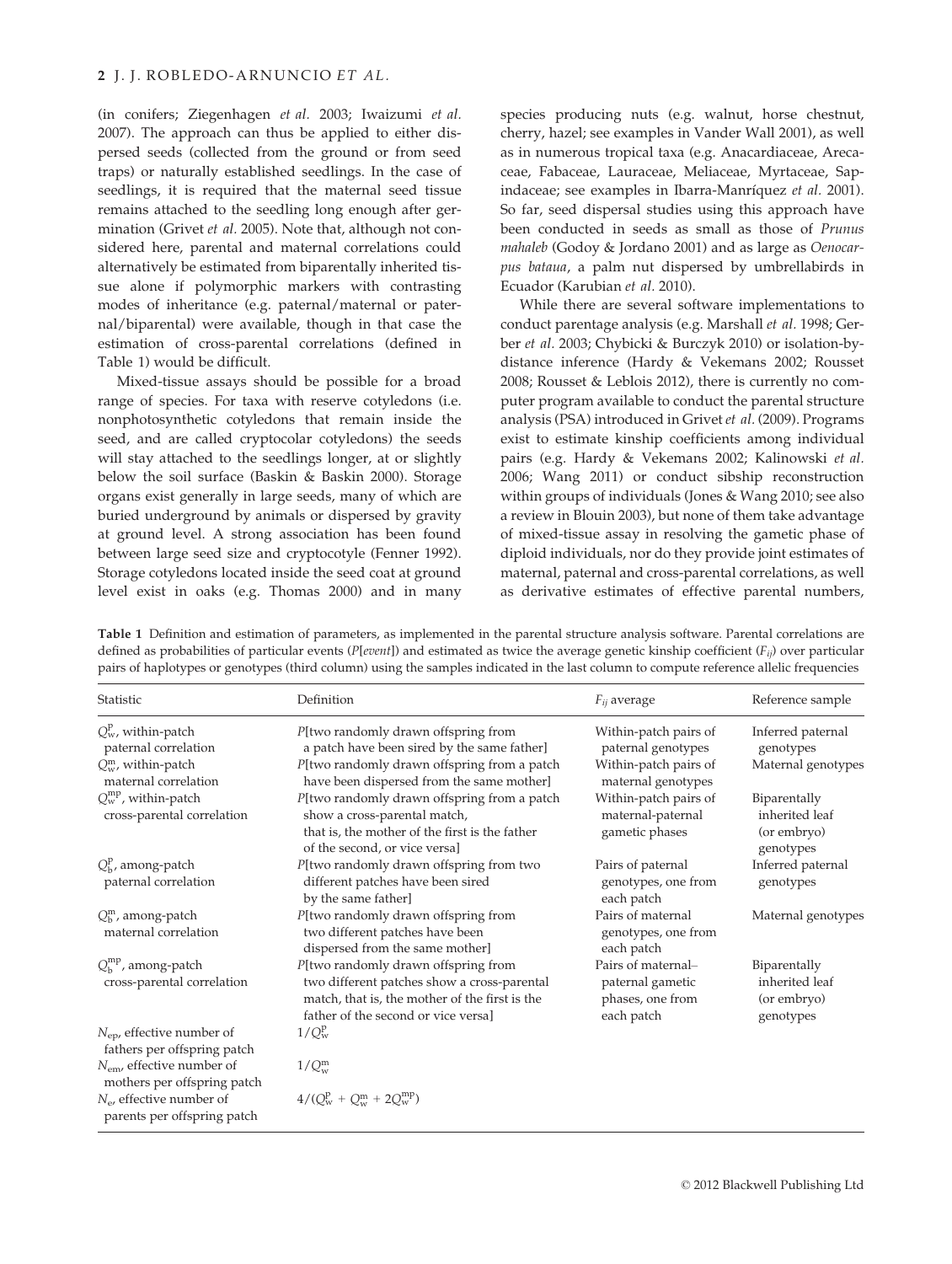within and among plant offspring groups. We here introduce PSA, a computer program that conducts such analysis. PSA is available as a Microsoft Windows executable file at https://sites.google.com/site/jjrobledo2/software. The necessary documentation to use the program is provided with the software; this note is intended to: (i) summarize the program functions briefly; (ii) conduct a numerical analysis of the method's performance; and (iii) provide some sampling recommendations.

#### Program functions

The program PSA assumes a diploid monoecious plant species and requires a mixed-tissue assay of seedling or seed samples collected from a set of predefined patches, using codominant diploid markers such as nuclear microsatellites (SSRs) or single-nucleotide polymorphisms (SNPs). The current version of the program assumes that the available seed maternal tissue is diploid, but extensions to account for haploid maternal tissue would be straightforward. For every locus, PSA obtains the male gametic contribution to each offspring by subtracting the maternal gametic combination from the offspring genotype. This can be performed unambiguously by comparing the maternally and biparentally inherited diploid genotypes, unless they share the same heterozygous state, in which case paternity is assigned fractionally to each of the two possible alleles according to their posterior likelihood value, given the global paternal allelic frequencies estimated from the unambiguous cases (as in Irwin et al. 2003; see also Smouse et al. 2012).

Once the gametic phase of the diploid genotype of each offspring has been resolved, PSA proceeds to estimate the correlation of maternity, correlation of paternity and cross-parental correlation within and among the sampled offspring patches (see definitions in Table 1). Parental correlations are estimated as twice the average genetic kinship coefficient  $(F_{ii})$  among particular pairs of seedling (or seed) haplotypes or genotypes, assuming unrelated parents (see Table 1 and Grivet et al. 2009). PSA implements Loiselle et al.'s (1995) kinship coefficient estimator, with the sampling bias correction proposed by Hardy & Vekemans (2002):

$$
F_{ij} = \sum_{l=1}^{n_L} \left[ \sum_{a=1}^{n_{a,l}} (p_{lai} - \bar{p}_{la})(p_{laj} - \bar{p}_{la}) + (N_l - 1)^{-1} \sum_{a=1}^{n_{a,l}} \bar{p}_{la}(1 - \bar{p}_{la}) \right] / \sum_{l=1}^{n_L} \sum_{a=1}^{n_{a,l}} \bar{p}_{la}(1 - \bar{p}_{la}) \tag{1}
$$

where  $n_L$  is the number of loci,  $n_{a,l}$  is the total number of alleles at locus *l*,  $p_{lai}$  and  $p_{laj}$  are the frequencies of allele *a* at locus l in the relevant (as indicated in the third column

of Table 1) haplotypes or genotypes of the i-th and j-th offspring, respectively, and  $\bar{p}_{la}$  is the average frequency of allele *a* at locus *l* over all  $N_l$  genes with nonmissing information at locus l in the reference sample (see reference sample definitions in the last column of Table 1). Based on estimated parental correlations, PSA also derives effective numbers of fathers, mothers and parents contributing to each offspring patch (Table 1). Standard errors for parental correlation estimates are obtained via bootstrap resampling over individuals within-patches.

It is well known that genetic kinship coefficients suffer biases when the target individual pair and/or individuals that are close relatives of any of the individuals in the target pair are included in the sample used to compute reference allelic frequencies (Queller & Goodnight 1989). This may result, for instance, in negative estimates between offspring pairs that are less related than the average, potentially translating here into negative estimates of parental correlations among distant patches. PSA allows two (nonexclusive) optional corrections for this bias. The goal of both corrections is to account for all (or most) individuals who might be relatives of the target pair when defining the reference sample. First, provided that spatial information is available and that there is an observable decay of among-patch parental correlations with interpatch distance, it is possible to use this spatial information to define sets of unrelated gene pools. To do so, the user must set three threshold distances, defined as, respectively, the distance values above which the observed among-patch paternal, maternal and cross-parental correlations stabilize, which will be used by the program to identify a set of unrelated genotypes in the sample used for kinship coefficient calibration (see Robledo-Arnuncio et al. 2006 for more details). We refer here to this first approach as the 'threshold-distance correction'. Second, pairwise kinship coefficients  $F_{ij}$  can also be estimated with the 'leave-out' bias correction proposed by Queller & Goodnight (1989), whereby the  $\bar{p}_{la}$  reference frequencies used in equation 1 are obtained from the data set excluding the patch(es) to which the target offspring pair  $(i, j)$  belongs, assuming that these patches will contain most of the individuals related to the target pair of individuals. The statistical properties of each of these two corrections are investigated below. We also initially tested an alternative leaveout correction involving simply the exclusion of the target offspring pair (not of the entire patch(es) to which they belong) in the computation of  $\bar{p}_{la}$ , but it yielded consistently inferior results that are not presented here.

## Simulation analysis of method performance

We used Monte Carlo simulations to evaluate the expected relative bias (RBias) and relative accuracy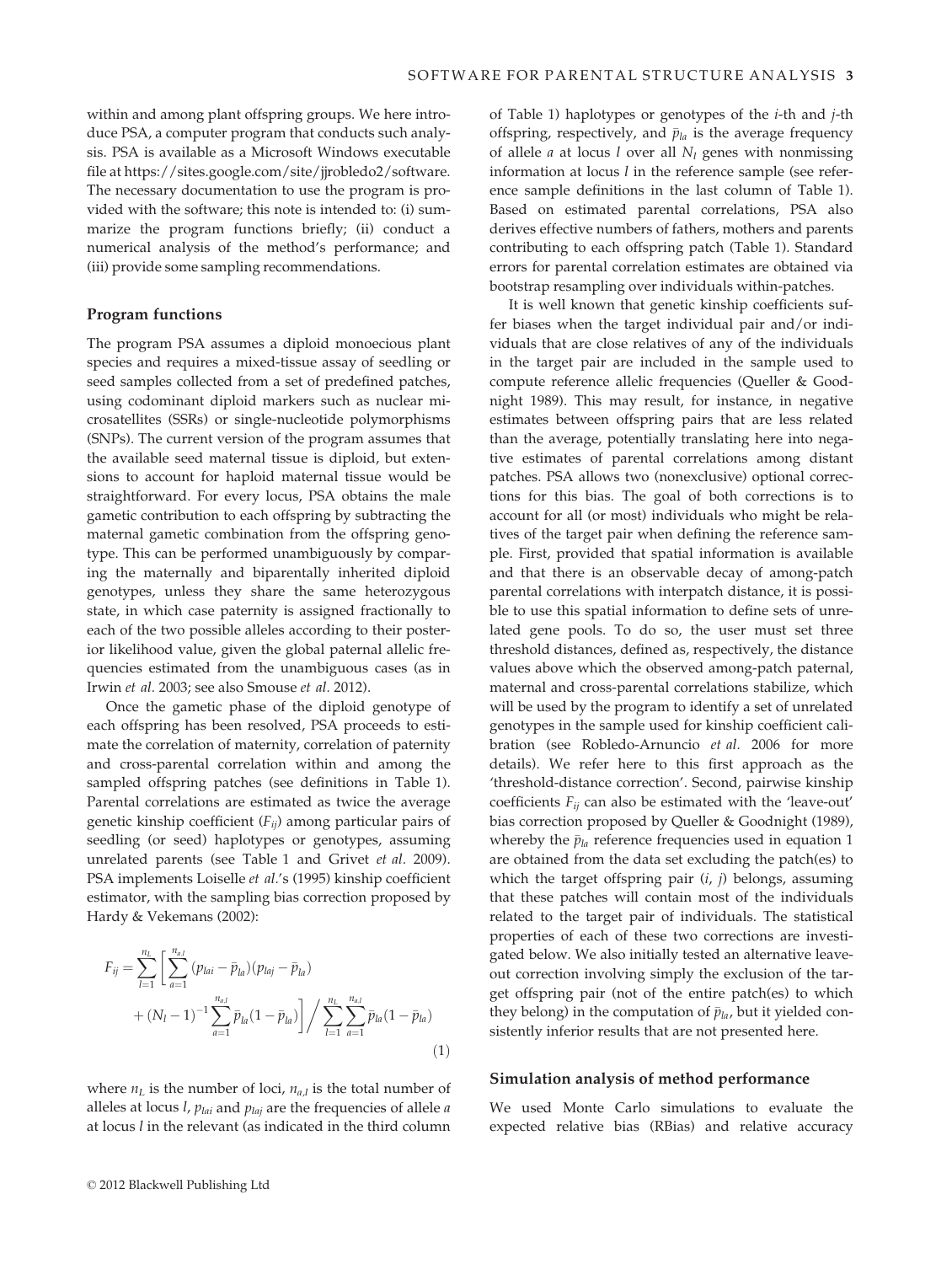(relative root mean square error, RRMSE) of parental correlation estimates obtained with PSA. We considered parental correlations as the analytical target here, noting that obtaining accurate estimates of the derivative effective parental numbers (which provide an intuitive reference of diversity) is a separate and nontrivial statistical exercise (Nielsen et al. 2003; Smouse & Robledo-Arnuncio 2005). We simulated  $n_P$  offspring patches sampled within a rectangular  $40 \times 40$  central study area in a large (100  $\times$  100) randomly distributed population of N cosexual parental plants. The pericarp and leaf genotypes of each of  $n_{\rm O}$  simulated offspring per patch were available, using  $n<sub>L</sub>$  loci with  $n<sub>A</sub>$  equifrequent alleles each. Individual relative pollen ( $\lambda_{p,i}$ ) and seed ( $\lambda_{m,i}$ ) fecundity values for parental plants were assumed to be independently Poisson distributed, with mean  $\lambda$ . Pollen and seed dispersal from individual parents followed bivariate negative exponential kernels  $f_p$  and  $f_m$ , respectively, with means  $d_p$  and  $d_m$ , respectively. Within each simulated patch i, the expected proportion of offspring dispersed from maternal plant j was

$$
\pi_{ij} = \frac{\lambda_{m,j} f_{m,ij}}{\sum_{q=1}^{N} \lambda_{m,q} f_{m,iq}},
$$
\n(2)

where  $f_{m,ij}$  is the probability given by the seed dispersal kernel of a seed travelling the distance that separates patch i from maternal plant j. In turn, the expected proportion of simulated offspring from maternal plant j sired by pollen donor  $k$  was

$$
\tau_{jk} = \frac{\lambda_{p,k} f_{p,jk}}{\sum_{q=1}^{N} \lambda_{p,k} f_{p,jq}},\tag{3}
$$

where  $f_{p,ik}$  is the probability given by the pollen dispersal kernel of a pollen grain travelling the distance that separates maternal plant  $j$  from pollen donor  $k$ . Each independent simulation replicate comprised the following steps:

- 1 Distribute N parental plants randomly within the population and, for each of them, draw  $\lambda_{p,i}$  and  $\lambda_{m,i}$  independently from a Poisson distribution with mean  $\lambda$ .
- 2 Distribute  $n_P$  patches randomly within the central study area.
- 3 Generate  $n_{\text{O}}$  offspring for each patch  $i$ , with the number of offspring dispersed from each maternal plant drawn from a multinomial distribution with  $N$  classes with probabilities  $\{\pi_{i1}, \pi_{i2}, \ldots, \pi_{iN}\}\$  and  $n_{\Omega}$  trials. Next, given the resulting number  $n_{ij}$  of simulated offspring from patch  $i$  dispersed from mother  $j$ , the number of them sired by each pollen donor was drawn from a multinomial distribution with  $N$  classes with probabilities  $\{\tau_{i1}, \tau_{i2}, \ldots, \tau_{iN}\}\$  and  $n_{ij}$  trials.
- 4 Generate two random alleles, from  $n_A$  possible classes, at each locus  $l$  for every parental individual in the population.
- 5 For every simulated offspring born to mother  $j$  and father k, generate a maternally inherited multilocus pericarp genotype identical to the multilocus genotype of mother j, and a biparentally inherited multilocus leaf genotype obtained by Mendelian segregation of alleles from mother  $j$  and father  $k$  at each locus  $l$ .
- 6 Estimate within- and among-patch parental correlations using PSA. Also compute the parametric (expected) parental correlations based on simulated parentage relationships.

The purpose of this simulation was not to recreate realistic seed and pollen dispersal processes, but rather to evaluate the performance of the estimators under different parental structure and sampling scenarios. A set of default parameters was chosen as reference, and the effect on the estimates of varying only one of them at a time was examined, considering the range of values described in the results. Default parameter values were as follows:  $N = 2500$  potential parents,  $n_P = 10$  patches sampled,  $n_{\text{O}} = 20$  sampled offspring per patch,  $n_{\text{L}} = 10$ loci,  $n_A = 10$  alleles/locus, mean pollen dispersal distance  $d_p = 5$ , mean seed dispersal distance  $d_m = 1$ , and mean relative fecundity  $\lambda = 10$ . For each combination of parameters, the six simulation steps were repeated to generate  $n_R = 1000$  independent realizations of the process, along with their associated parental correlation estimates, used to calculate expected estimation errors by comparing against their realized values in the simulated populations. In particular, we computed the expected RBias and the expected relative RMSE of the estimators of each kind of within-patch parental correlations (paternal, maternal or cross-parental, denoted generically as  $\hat{Q}_w$ ) as follows:

RBias(
$$
\hat{Q}_w
$$
) =  $\frac{1}{n_R n_P} \sum_{r=1}^{n_R} \sum_{i=1}^{n_p} \frac{\hat{Q}_{w,ri} - Q_w^*}{Q_w^*}$  (4)

RRMSE(
$$
\hat{Q}_w
$$
) =  $\frac{1}{n_R n_P} \sum_{r=1}^{n_R} \sum_{i=1}^{n_P} \left( \frac{\hat{Q}_{w,ri} - Q_w^*}{Q_w^*} \right)^2$  (5)

where  $\hat{Q}_{w,ri}$  is the estimated parental correlation within the *i*th patch for the *r*th replicate data set, and  $Q_w^*$  is the mean of the actual within-patch parental correlation values realized in the simulations across all replicates. In the case of among-patch parental correlations, it would not be very informative to compute the average bias and average RMSE across all interpatch distance classes because, having variable levels of correlation, different distance classes may have absolute errors differing in orders of magnitude, while using relative errors would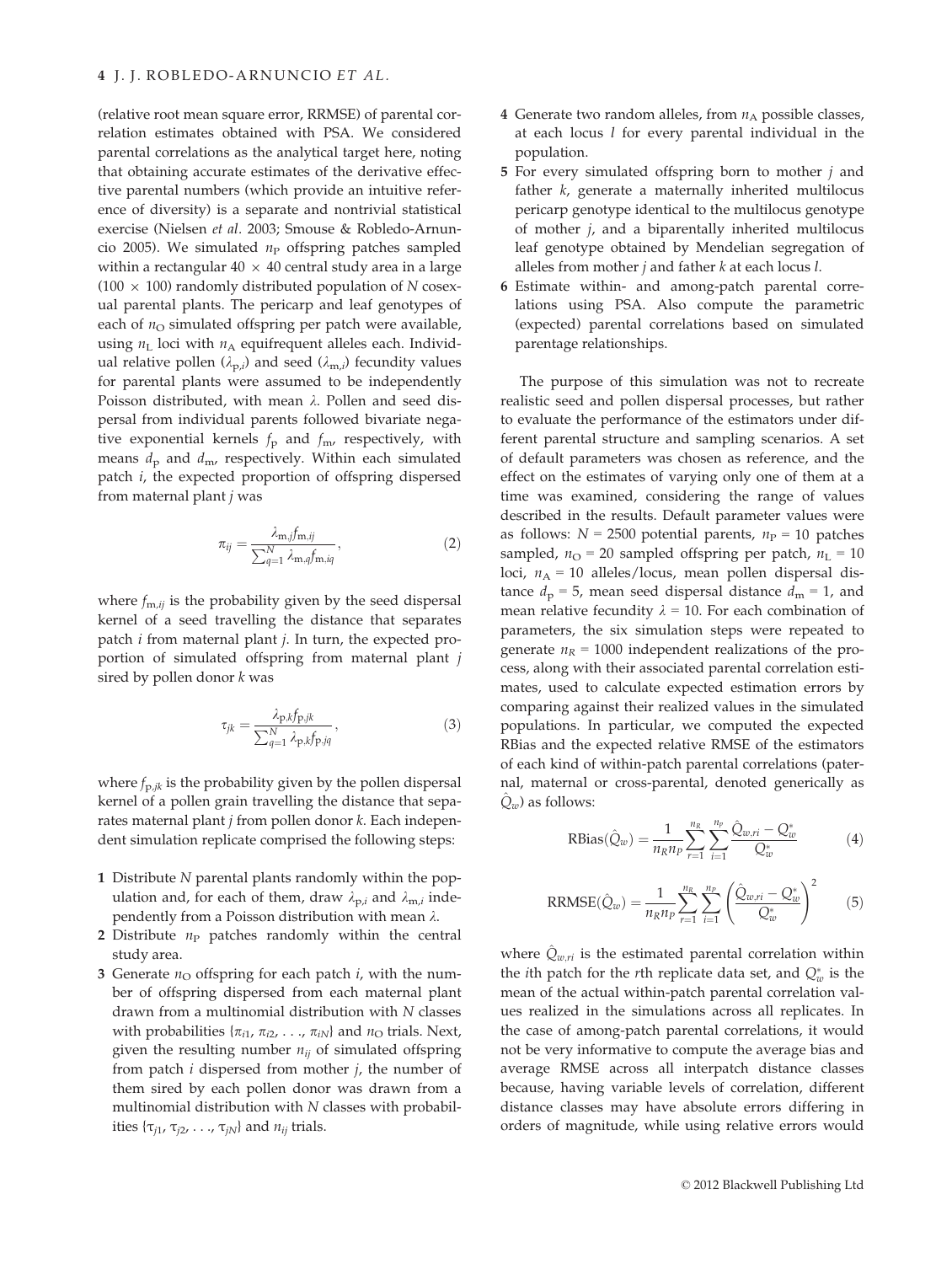be problematic for long-distance classes (exhibiting small or null parental correlations), since they may take very large or even infinite values. Therefore, we chose to examine the distribution of among-patch parental correlation estimates against their expected values for different interpatch distance classes in a subset of the simulations.

# Simulation results

## Bias corrections

The 'threshold-distance' correction improved the accuracy (reduced the RRMSE) of all parental correlation estimates within and among patches, largely through bias reduction (Table 2; Fig. 1a,b). The improvement in within-patch correlation estimates was especially pronounced for paternal correlations and was observed under all three levels of parental structure considered, corresponding to maternal  $(Q_w^m)$ , paternal  $(Q_w^p)$  and cross-parental  $(Q_{\rm w}^{\rm mp})$  within-patch correlations ranging from 0.01 to 0.38 (Table 2). The precise choice of threshold-distance value did not have strong influence on the estimates, though slightly better accuracy was achieved for values corresponding to 2–3 times the average dispersal distance (Table 2). Relative estimation errors for  $Q_{\rm w}^{\rm m}$  were smaller than those for  $Q_{\rm w}^{\rm mp}$  and  $Q_{\rm w}^{\rm p}$ , as expected from the fact that  $Q_w^m$  is directly computed from diploid pericarp genotypic pairs, while the calculation of  $\mathcal{Q}_{\mathrm{w}}^{\mathrm{mp}}$ and  $Q_{\rm w}^{\rm p}$  is based on haplotypic pairs carrying half the amount of genetic information than diploid pericarps

and requiring gametic phase inference. On the other hand, relative errors were higher for lower parental structure levels (Table 2).

At the interpatch level, the 'threshold-distance' approach corrected the systematic negative biases in the estimation of (near-zero or zero) parental correlation rates among distant patches, although residual negative biases remained in the case of (larger nonnull) parental correlations among closer patches (Fig. 1a,b). A combined application of the 'threshold-distance' and the 'leave-out' corrections together removed the residual biases at short interpatch distances, but at the cost of increased variance (Fig. 1c). Moreover, simultaneously applying the two corrections resulted in larger RBias and RRMSE of within-patch correlation estimates (compare Table S1, Supporting information versus Table 2). Finally, the 'leave-out' correction alone did not improve the accuracy of any of the estimates, neither within nor among patches (results not shown), so in the next two sections, we present only results obtained with either the 'threshold-distance' correction alone or simultaneously combined with the 'leave-out' approach.

#### Marker polymorphism

Increasing both the number of loci  $(n<sub>L</sub>)$  and the number of alleles per locus  $(n_A)$  resulted in reduced RBias and RRMSE for all within-patch parental correlation estimates, especially for  $Q_w^p$  and to a lesser degree for  $Q_w^{mp}$ and  $Q_w^m$  (Table 3). At constant total number of alleles across loci  $(n_A \cdot n_L)$ , greater increase in  $Q_w^p$  estimation

| $d_{\rm m}$ |             | $\delta$       | $\hat{Q}^m_w$ |              |              | $\hat{Q}^p_w$ |          |              | $\hat{Q}^{mp}_{w}$ |              |              |
|-------------|-------------|----------------|---------------|--------------|--------------|---------------|----------|--------------|--------------------|--------------|--------------|
|             | $d_{\rm p}$ |                | $Q^*$         | <b>RBias</b> | <b>RRMSE</b> | $Q^*$         | RBias    | <b>RRMSE</b> | $Q^*$              | <b>RBias</b> | <b>RRMSE</b> |
| 1           | 1           | $n_c$          | 0.378         | $-0.085$     | 0.179        | 0.314         | $-0.071$ | 0.189        | 0.338              | $-0.117$     | 0.198        |
|             |             | $\overline{2}$ |               | $-0.004$     | 0.169        |               | 0.008    | 0.189        |                    | $-0.023$     | 0.173        |
|             |             | 3              |               | $-0.003$     | 0.169        |               | 0.010    | 0.189        |                    | $-0.022$     | 0.173        |
|             |             | 6              |               | $-0.002$     | 0.169        |               | 0.011    | 0.188        |                    | $-0.021$     | 0.173        |
| 1           | 5           | $n_c$          | 0.378         | $-0.082$     | 0.185        | 0.028         | $-0.176$ | 0.320        | 0.066              | $-0.247$     | 0.340        |
|             |             | 2              |               | $-0.001$     | 0.177        |               | $-0.074$ | 0.308        |                    | $-0.022$     | 0.257        |
|             |             | 3              |               | 0.000        | 0.177        |               | $-0.066$ | 0.309        |                    | $-0.019$     | 0.257        |
|             |             | 6              |               | 0.001        | 0.177        |               | $-0.085$ | 0.351        |                    | $-0.027$     | 0.280        |
| 5           | 5           | $n_{\rm c}$    | 0.027         | $-0.166$     | 0.270        | 0.012         | $-0.211$ | 0.477        | 0.015              | $-0.293$     | 0.415        |
|             |             | $\overline{2}$ |               | $-0.029$     | 0.240        |               | $-0.121$ | 0.495        |                    | $-0.067$     | 0.330        |
|             |             | 3              |               | $-0.020$     | 0.241        |               | $-0.098$ | 0.499        |                    | $-0.048$     | 0.332        |
|             |             | 6              |               | $-0.027$     | 0.250        |               | $-0.094$ | 0.528        |                    | $-0.053$     | 0.350        |

Table 2 Effect of the 'threshold-distance' correction and the level of parental structure on within-patch parental correlation estimates

 $\hat{Q}^{m}_{w}$ ,  $\hat{Q}^{p}_{w}$  and  $\hat{Q}^{mp}_{w}$ , maternal, paternal and cross-parental within-patch correlation estimates, respectively;  $Q^*$ , actual mean parental correlation value realized in the simulations; RBias, relative bias; RRMSE, relative root mean square error;  $d_m$  and  $d_p$ , mean seed and pollen dispersal distance, respectively;  $\delta$ , ratio between applied threshold distances and mean dispersal distances;  $n_c$ , no threshold-distance correction applied. Based on 1000 Monte Carlo replicates per row, assuming:  $n_P = 10$  patches sampled,  $n_O = 20$  offspring per patch sampled,  $n_L$  = 10 loci,  $n_A$  = 10 alleles/locus, population density = 0.25.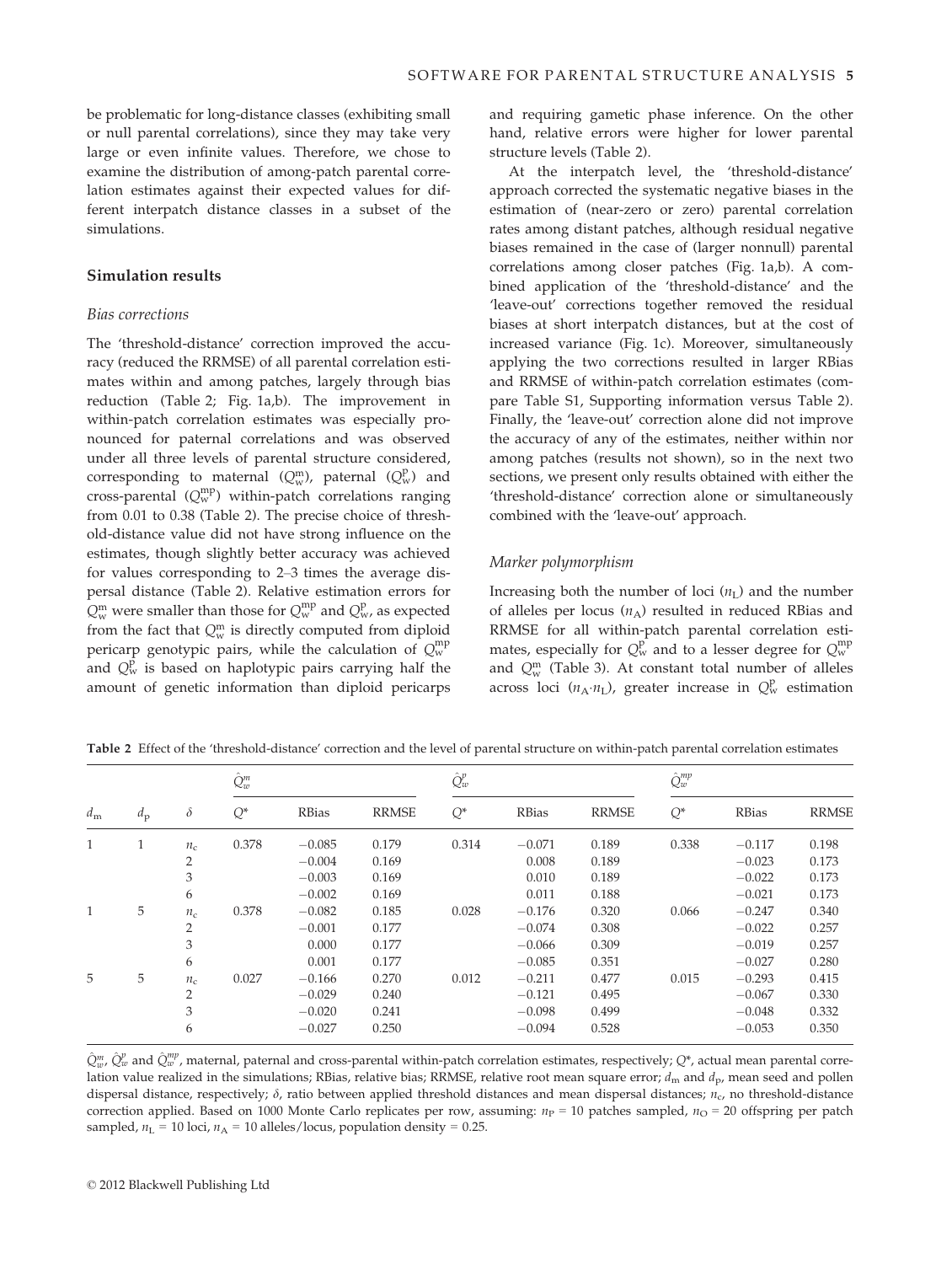

Fig. 1 Effect of the 'threshold-distance' and 'leave-out' corrections on among-patch parental correlation estimates. Boxplots show the distribution of maternal ( $Q_b^m$ ), paternal ( $Q_b^p$ ) and cross-parental ( $Q_b^{mp}$ ) among-patch correlation estimates for different interpatch separation distance classes. Small squares indicate actual parental correlation values. Genetic kinship coefficients were as follows: (a) not corrected; (b) corrected using the 'threshold-distance' approach with threshold values set at twice the mean dispersal distance; or (c) corrected using both the 'threshold-distance' and the 'leave-out' approaches together, with threshold values set at twice the mean dispersal distance. Based on 1000 Monte Carlo replicates assuming:  $n_P = 10$  patches sampled,  $n_O = 20$  offspring per patch sampled,  $n_L$  = 10 loci,  $n_A$  = 10 alleles/locus, mean seed and pollen dispersal distances  $d_m$  = 1 and  $d_m$  = 5, respectively, and population den $sity = 0.25$ .

| <b>Table 3</b> Effect of marker polymorphism on within-patch parental correlation estimates (actual correlation values in parentheses) |  |  |  |  |  |  |
|----------------------------------------------------------------------------------------------------------------------------------------|--|--|--|--|--|--|
|                                                                                                                                        |  |  |  |  |  |  |

| $n_{\rm L}$ |       | $Q_{\nu}^{m}$ (0.378) |              | $\hat{Q}_w^p(0.028)$ |              |              | $\hat{Q}_{w}^{mp}$ (0.066) |  |  |
|-------------|-------|-----------------------|--------------|----------------------|--------------|--------------|----------------------------|--|--|
|             | $n_A$ | <b>RBias</b>          | <b>RRMSE</b> | <b>RBias</b>         | <b>RRMSE</b> | <b>RBias</b> | <b>RRMSE</b>               |  |  |
| 5           | 5     | 0.004                 | 0.202        | $-0.137$             | 0.469        | $-0.022$     | 0.329                      |  |  |
| 5           | 10    | 0.003                 | 0.179        | $-0.091$             | 0.369        | $-0.018$     | 0.285                      |  |  |
| 5           | 20    | 0.002                 | 0.171        | $-0.047$             | 0.299        | $-0.010$     | 0.252                      |  |  |
| 10          | 5     | 0.001                 | 0.183        | $-0.140$             | 0.407        | $-0.024$     | 0.289                      |  |  |
| 20          | 5     | 0.000                 | 0.168        | $-0.147$             | 0.328        | $-0.023$     | 0.251                      |  |  |
| 10          | 10    | $-0.001$              | 0.177        | $-0.074$             | 0.308        | $-0.022$     | 0.257                      |  |  |
| 20          | 20    | $-0.0014$             | 0.175        | $-0.040$             | 0.239        | $-0.015$     | 0.227                      |  |  |
| 30          | 30    | $-0.001$              | 0.162        | $-0.023$             | 0.226        | $-0.014$     | 0.215                      |  |  |
| 50          | 2     | $-0.001$              | 0.172        | $-0.362$             | 0.460        | $-0.065$     | 0.269                      |  |  |

 $\hat{Q}^{m}_{w}$ ,  $\hat{Q}^{p}_{w}$  and  $\hat{Q}^{mp}_{w}$ , maternal, paternal and cross-parental within-patch correlation estimates, respectively; RBias, relative bias; RRMSE, relative root mean square error;  $n_L$ , number of loci;  $n_A$ , number of alleles per locus. Based on 1000 Monte Carlo replicates per row, assuming:  $n_P = 10$  patches sampled,  $n_Q = 20$  offspring per patch sampled, mean seed and pollen dispersal distances  $d_m = 1$  and  $d_m = 5$ , respectively, population density = 0.25 and threshold-distance correction applied with threshold values set at twice the mean dispersal distance.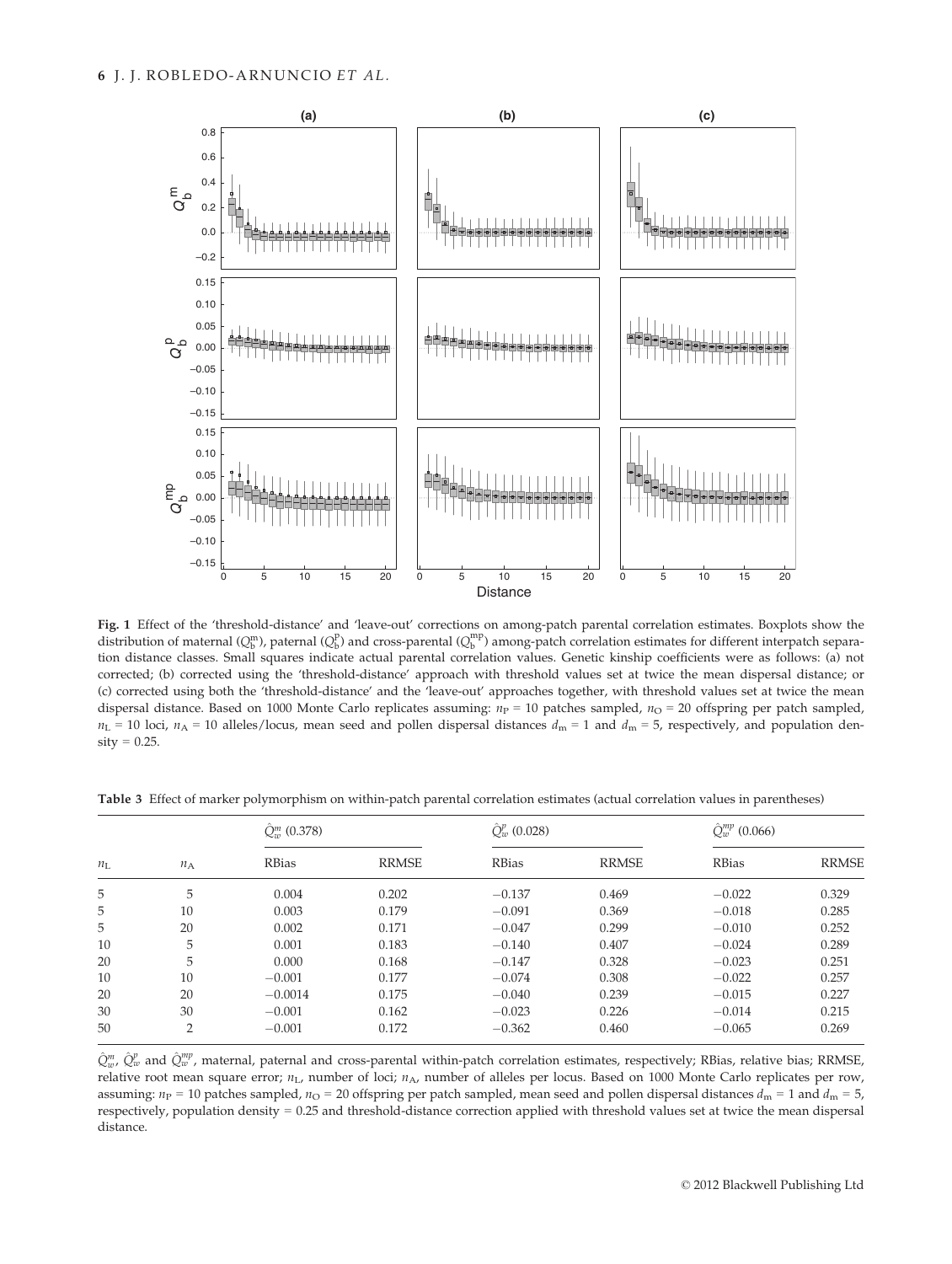

Fig. 2 Effect of marker polymorphism on among-patch parental correlation estimates. Boxplots as in Fig. 1. The assumed number of loci ( $n_L$ ) and number of alleles per locus ( $n_A$ ) were as follows: (a)  $n_L = 5$  and  $n_A = 5$ ; (b)  $n_L = 5$  and  $n_A = 20$ ; or (c)  $n_L = 20$  and  $n_A = 5$ . Based on 1000 Monte Carlo replicates assuming:  $n_P = 10$  patches sampled,  $n_O = 20$  offspring per patch sampled, mean seed and pollen dispersal distances  $d_m = 1$  and  $d_m = 5$ , respectively, population density = 0.25 and threshold-distance correction applied with threshold values set at twice the mean dispersal distance.

accuracy was achieved using a smaller number of more polymorphic loci than using a larger number of less polymorphic loci. The RBias of  $Q_w^p$  increased sharply when using biallelic loci (but not that of  $Q_w^m$ ; Table 3), suggesting that the sensitivity of  $Q_w^p$  to decreasing numbers of alleles per locus derives from greater uncertainty in resolving paternal genotypes. Among-patch parental correlation estimates benefited from increased genetic resolution as well, exhibiting the same sensitivity to the number of alleles and loci as the within-patch correlation estimates (Fig. 2). Similar marker polymorphism effects were encountered when using the 'threshold-distance' and 'leave-out' corrections together (Table S2, Fig. S1, Supporting information). For all levels of marker polymorphism considered, the combined correction strategy resulted in consistently higher RBias and RRMSE for within-patch correlation estimates, and lower RBias but higher RRMSE for among-patch correlation estimates, than did the threshold-distance correction alone (Table 3 vs. Table S2, Supporting information and Fig. 2 vs. Fig. S1, Supporting information).

#### Sampling intensity

Increasing the total number of sampled offspring reduced both the RBias and RRMSE of all three withinpatch parental correlation estimates, especially those of  $Q_w^{\rm p}$  and  $Q_w^{\rm mp}$  (Table 4). Assuming a fixed total sample size, sampling more offspring per patch was more beneficial than sampling more patches, in terms of reducing  $Q_w^{\rm p}$  estimation errors, while the reverse was true for  $Q_w^{\rm m}$ and  $Q_{\rm w}^{\rm mp}$  (Table 4). More total sampled offspring also decreased the bias and specially the variance of amongpatch parental correlation estimates (Fig. 1a vs. Fig. 1b,c). While increasing the number of offspring sampled per patch was more efficient at reducing the variance of  $Q_{\rm b}^{\rm p}$ ,  $Q_b^m$  and  $Q_b^{mp}$ , sampling more patches was more effective at reducing their RBias (Fig. 3b,c). Finally, under all sampling intensity scenarios considered, adding the 'leaveout' correction increased the bias and variance of withinpatch parental correlation estimates (Table S3, Supporting information vs. Table 4), but it reduced the bias of among-patch estimates at the cost of increased variance (Fig. S2, Supporting information vs. Fig. 3).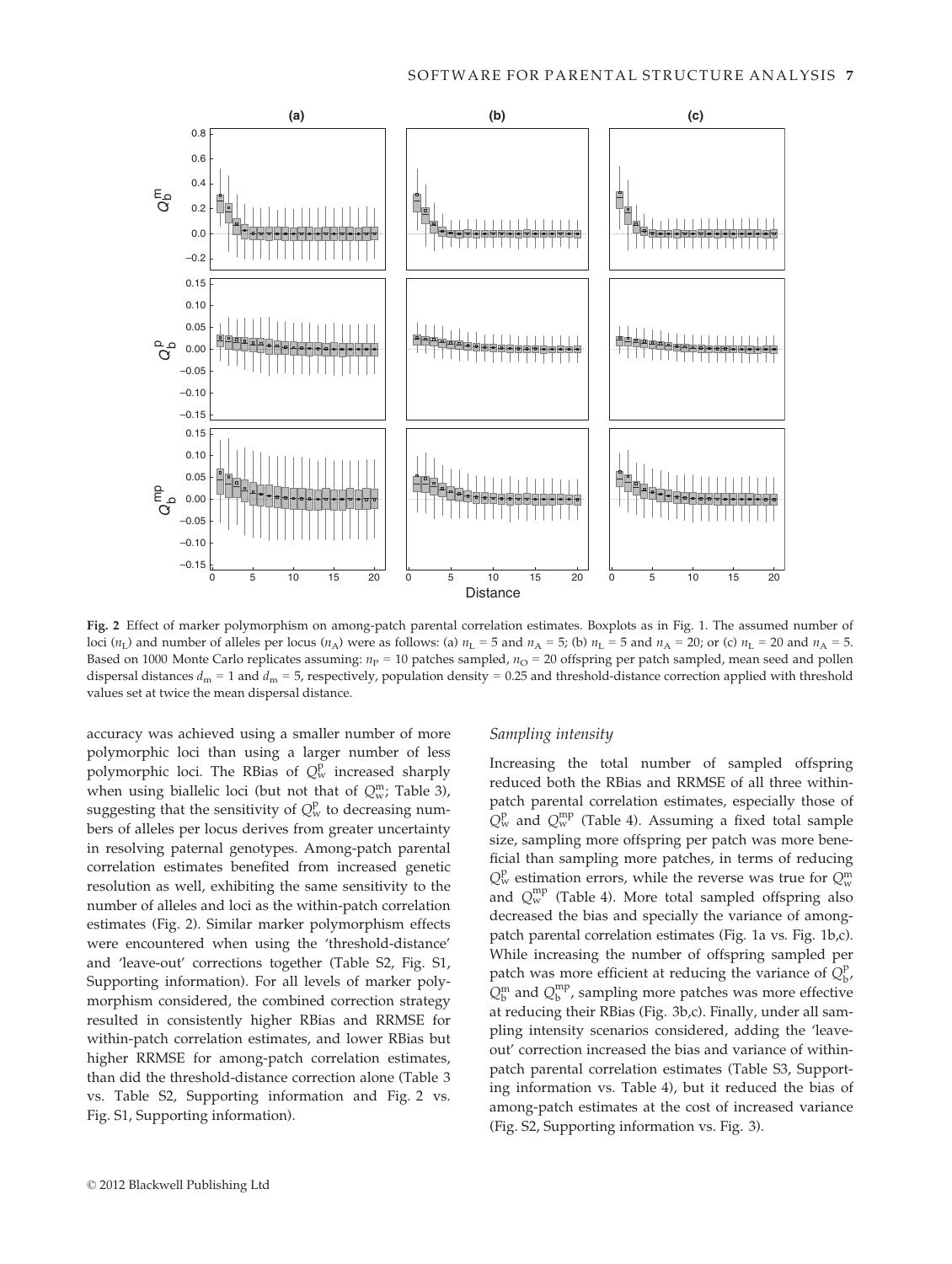| $n_{\rm P}$ |              | $\hat{Q}^m_{\infty}$ (0.378) |              | $\hat{O}_m^p(0.028)$ |              | $\hat{Q}_{w}^{mp}$ (0.066) |              |  |
|-------------|--------------|------------------------------|--------------|----------------------|--------------|----------------------------|--------------|--|
|             | $n_{\Omega}$ | <b>RBias</b>                 | <b>RRMSE</b> | <b>RBias</b>         | <b>RRMSE</b> | <b>RBias</b>               | <b>RRMSE</b> |  |
| 10          | 5            | 0.008                        | 0.230        | $-0.048$             | 0.953        | $-0.003$                   | 0.505        |  |
| 10          | 10           | 0.004                        | 0.195        | $-0.077$             | 0.525        | $-0.015$                   | 0.345        |  |
| 10          | 20           | $-0.001$                     | 0.177        | $-0.074$             | 0.308        | $-0.022$                   | 0.257        |  |
| 10          | 40           | $-0.004$                     | 0.154        | $-0.089$             | 0.207        | $-0.018$                   | 0.194        |  |
| 10          | 80           | $-0.001$                     | 0.161        | $-0.091$             | 0.166        | $-0.019$                   | 0.172        |  |
| 2           | 20           | 0.011                        | 0.395        | $-0.011$             | 0.817        | 0.004                      | 0.600        |  |
| 5           | 20           | 0.002                        | 0.247        | $-0.070$             | 0.445        | $-0.016$                   | 0.357        |  |
| 20          | 20           | $-0.001$                     | 0.119        | $-0.072$             | 0.220        | $-0.015$                   | 0.172        |  |
| 40          | 20           | $-0.001$                     | 0.089        | $-0.086$             | 0.170        | $-0.012$                   | 0.131        |  |

Table 4 Effect of sampling intensity on within-patch parental correlation estimates (actual correlation values in parentheses)

 $\hat{Q}^{m}_{w}$ ,  $\hat{Q}^{p}_{w}$  and  $\hat{Q}^{mp}_{w}$ , maternal, paternal and cross-parental within-patch correlation estimates, respectively; RBias, relative bias; RRMSE, relative root mean square error;  $n_P$ , number of sampled patches;  $n_O$ , number of sampled offspring pet patch. Based on 1000 Monte Carlo replicates per row, assuming:  $n_L = 10$  loci,  $n_A = 10$  alleles/locus, mean seed and pollen dispersal distances  $d_m = 1$  and  $d_m = 5$ , respectively, population density = 0.25 and threshold-distance correction applied with threshold values set at twice the mean dispersal distance.



Fig. 3 Effect of sampling intensity on among-patch parental correlation estimates. Boxplots as in Fig. 1. The assumed number of sampled patches ( $n_P$ ) and number of sampled offspring per patch ( $n_O$ ) were as follows: (a)  $n_P = 10$  and  $n_O = 5$ ; (b)  $n_P = 10$  and  $n_O = 80$ ; or (c)  $n_P = 40$  and  $n_Q = 20$ . Based on 1000 Monte Carlo replicates assuming:  $n_L = 10$  loci,  $n_A = 10$  alleles per locus, mean seed and pollen dispersal distances  $d_m = 1$  and  $d_m = 5$ , respectively, population density = 0.25, and threshold-distance correction applied with threshold values set at twice the mean dispersal distance.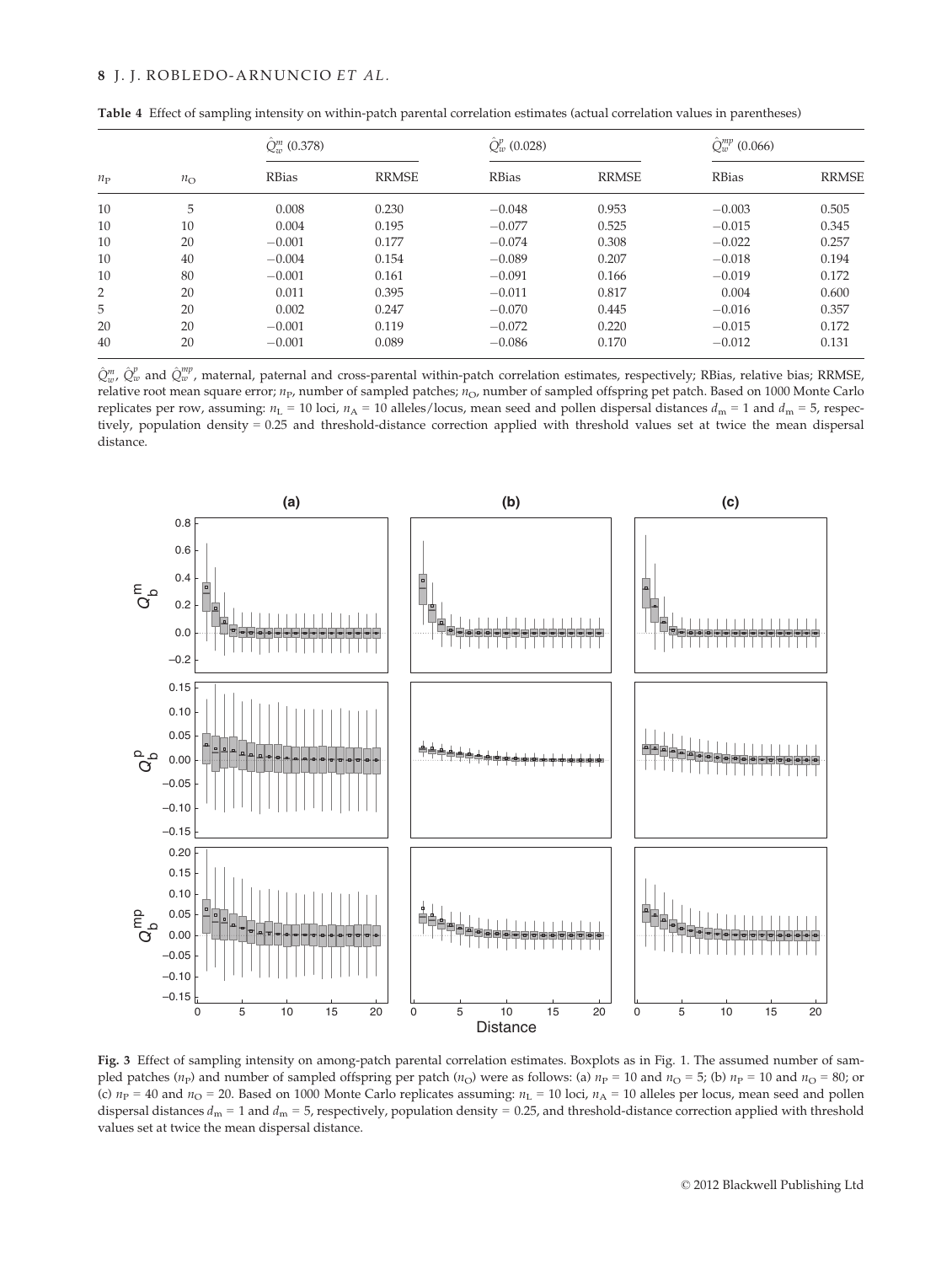## Sampling recommendations

Results of the simulation study suggest that PSA can provide fairly accurate parental correlation estimates from affordable sampling effort. Larger sample sizes will be necessary to achieve a given level of *relative* accuracy for weaker parental structures, which should be expected for higher parental densities and longer-range pollen and seed dispersal. As a rule of thumb, it is desirable to sample a total of at least 200 offspring, with no <10–20 per patch. If within-patch parental correlations are the main interest, sampling more offspring per patch will be most efficient in reducing estimation errors, while larger numbers of patches should be favoured when the distribution of pairwise among-patch correlations is a central goal. In any case, it is generally advisable to use spatial information to calibrate kinship coefficients (apply the 'threshold-distance' correction option), thereby minimizing the RRMSE of both within- and among-patch correlation estimates. This correction requires sampling some patch pairs far enough apart to ensure null or nearnull pairwise parental correlations among them, permitting thus designation of meaningful threshold distances, beyond which gene pools are unrelated. The 'leave-out' correction should only be used in conjunction with the 'threshold-distance' correction, and only if the accuracy of among-patch parental correlation estimates is critical and sample sizes are rather large. Finally, 5–10 polymorphic loci should provide reasonably accurate parental correlation estimates, but larger numbers of highly polymorphic loci will help minimizing estimation errors.

## Applications

Ecologists, conservation biologists and ecosystem managers are concerned with contemporary gene flow as an important source of genetic variability and outcrossing, especially for fragmented and low density populations (Ledig 1992; Ellstrand & Elam 1993; Sork et al. 1999). By providing estimates of parental correlations and effective numbers of parents contributing to plant offspring groups, the PSA software is useful to quantify the impact of different demographic scenarios on contemporary reproductive and dispersal processes mediating gene flow. Effective parental numbers provide in particular a measure of the potential for genetic drift, inbreeding and kin competition on a local scale. In addition, the decay in among-patch parental correlations with distance reflects the degree of isolation among patches as determined by the spatial range of pollen and seed dispersal. Decoupling pollen and seed dispersal is interesting because it allows the inference of the relative contributions of different dispersal vectors to the genetic structure of

natural regeneration. For instance, biologists may want to assess whether the loss of a pollinator might be mitigated by the seed dispersal vector, in terms of the total effective number of parents contributing to offspring groups (e.g. Wilcock & Neiland 2002; Lowe et al. 2005). Conversely, many habitats are losing their seed dispersal agents (e.g. Howe & Miriti 2004; Wang et al. 2007), and it would be useful to know the extent to which effective pollen dispersal might mitigate the impacts of reduced seed dispersal on effective parental numbers. Being able to assess the differential contribution of contemporary pollen and seed flow allows understanding their respective role in shaping genetic and demographic patterns across the landscape and across time, especially under current environmental perturbations.

## Program availability

A program written in  $C_{++}$  language that implements the estimation method described in this paper, with user manual and test data files, is freely available at https:// sites.google.com/site/jjrobledo2/software.

#### Acknowledgements

This work was supported by Ramón y Cajal research fellowships to JJRA and DG and by CGL2009-09428 project from the Spanish Ministry of Economy and Competitiveness. PES was supported by the New Jersey Agricultural Experiment Station and the US Department of Agriculture (NJAES/USDA-17111) and the National Science Foundation (NSF-DEB-0514956). VLS and DG were supported by UCLA and the National Science Foundation (NSF-DEB-0516529).

## References

- Baskin CC, Baskin JM (2000) Seeds: Ecology, Biogeography and Evolution of Dormancy and Germination. Academic Press Inc., San Diego.
- Blouin MS (2003) DNA-based methods for pedigree reconstruction and kinship analysis in natural populations. Trends in Ecology and Evolution, 18, 503–511.
- Burczyk J, Adams WT, Birkes DS, Chybicki IJ (2006) Using genetic markers to directly estimate gene flow and reproductive success parameters in plants on the basis of naturally regenerated seedlings. Genetics, 173, 363–372.
- Chybicki I, Burczyk J (2010) NM+: software implementing parentagebased models for estimating gene dispersal and mating patterns in plants. Molecular Ecology Resources, 10, 1071–1075.
- Ellstrand NC, Elam DR (1993) Population genetics of small population size: implications for plant conservation. Annual Review of Ecology and Systematics, 23, 217–242.
- Fenner M (1992) Seeds: The Ecology of Regeneration in Plant Communities. CAB International, Wallingford.
- Gerber S, Chabrier P, Kremer A (2003) FaMoz: a software for parentage analysis using dominant, codominant and uniparentally inherited markers. Molecular Ecology Notes, 3, 479–481.
- Godoy JA, Jordano P (2001) Seed dispersal by animals: exact identification of source trees with endocarp DNA microsatellites. Molecular Ecology, 10, 2275–2283.